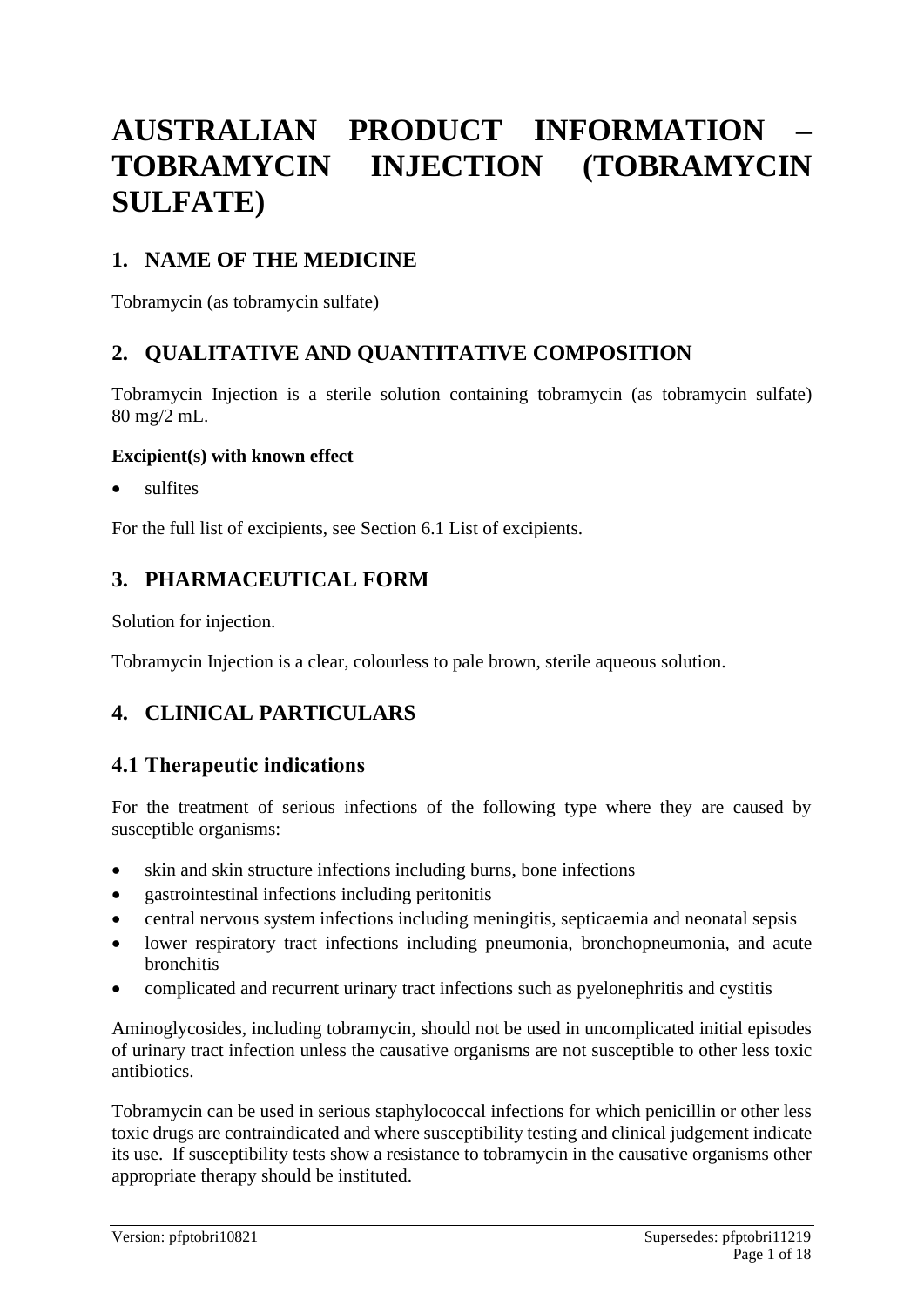Note that bacterial cultures should be obtained before and during treatment to isolate and identify etiologic organisms and to test their susceptibility to tobramycin. If the organisms are resistant, other appropriate therapy should be instituted. In patients in whom Gram-negative septicaemia, neonatal sepsis or meningitis is suspected, including those in whom concurrent therapy with a penicillin or cefalosporin and an aminoglycoside may be indicated, tobramycin therapy may be initiated before results of susceptibility studies are obtained. The decision to continue tobramycin therapy should be based upon the results of susceptibility studies, the severity of infection and the important additional concepts discussed below.

## **4.2 Dose and method of administration**

### **Dosage**

Tobramycin Injection may be given intravenously (IV) or intramuscularly (IM) and in either case the dosage is the same. It is recommended to measure both peak and trough serum levels whenever possible to ensure the correct dosage is given (see Section 4.4 Special warnings and precautions for use).

Prior to administration, the patient's body weight should be measured for the correct calculation of dosage. In obese patients, the appropriate dose can be calculated by assuming body weight to be the patient's estimated lean body weight plus 40% of the excess.

The usual duration of treatment is  $7 - 10$  days. A longer duration of treatment may be necessary in complicated infections but should always be combined with renal, auditory and vestibular monitoring. Neurotoxicity is more likely to occur when treatment is for more than 10 days.

### **Adults (dosage in patients with normal renal function)**

For serious infections: 3 mg/kg/day in three doses given every eight hours in equal doses.

For mild to moderate urinary tract infections:  $2 - 3$  mg/kg/day in two or three equally divided doses.

Life threatening infections: Up to 5 mg/kg/day in 3 or 4 equal doses with reduction to 3 mg/kg/day as soon as clinically indicated. Doses should never exceed 5 mg/kg/day unless serum levels are monitored.

The following table should be used as a guide:

#### **Table 1 - Dosage Schedule Guide for Adults with Normal Renal Function (dosage at eight hour intervals)**

| Patient<br>bodyweight<br>(kg) | Dose every eight hours                                                            |     |                                                                                                                                 |    |
|-------------------------------|-----------------------------------------------------------------------------------|-----|---------------------------------------------------------------------------------------------------------------------------------|----|
|                               | Usual dose for serious infections<br>1 mg/kg every 8 hours<br>(total 3 mg/kg/day) |     | Maximum dose for life threatening<br>infections (reduce as soon as<br>possible) 1.66 mg/kg every 8 hours<br>(total 5 mg/kg/day) |    |
|                               | mg                                                                                | mL  | mg                                                                                                                              | mL |
| 120                           | 120                                                                               | 3 0 | 200                                                                                                                             |    |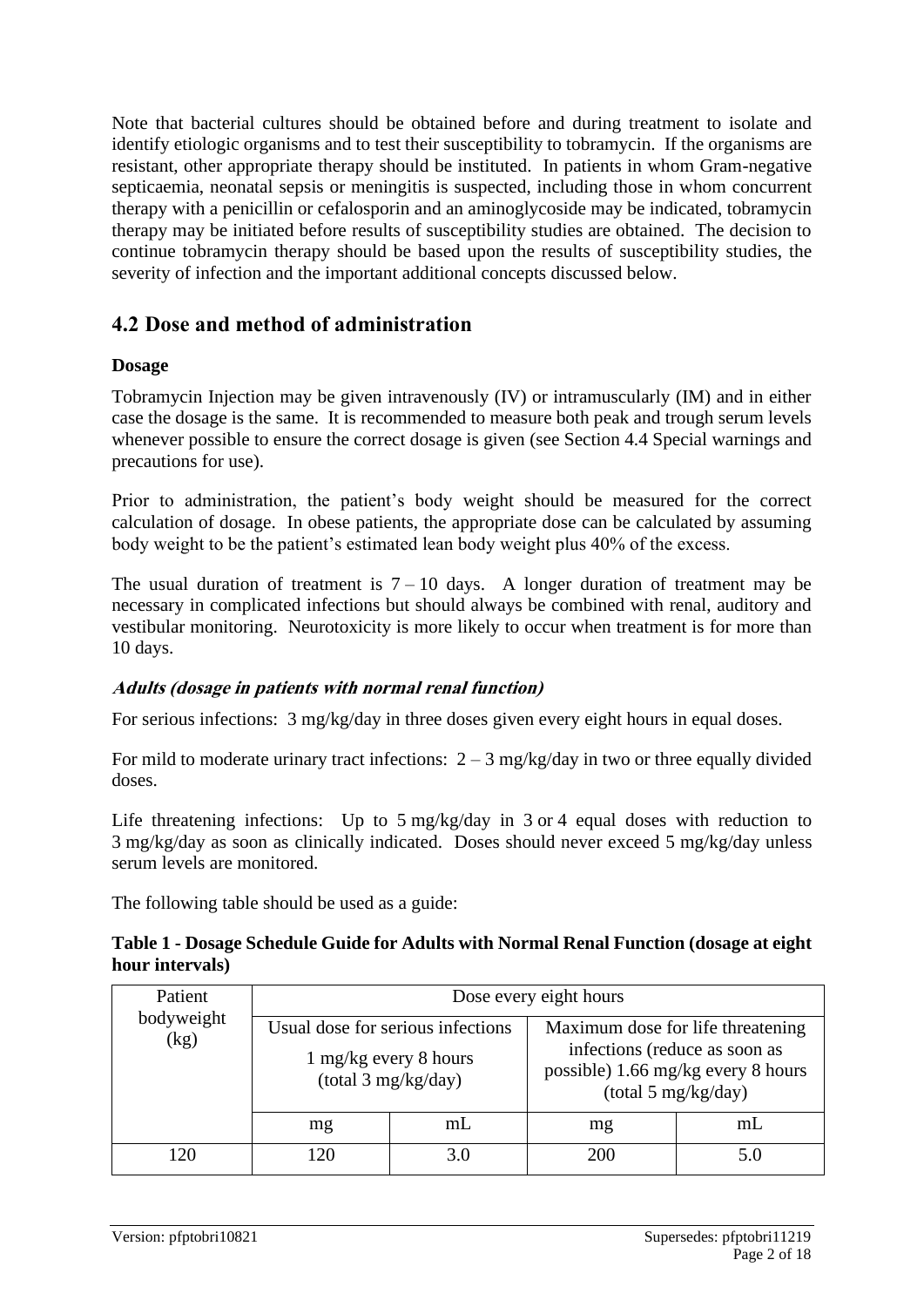| 110 | 110 | 2.75 | 183 | 4.5  |
|-----|-----|------|-----|------|
| 100 | 100 | 2.5  | 166 | 4.2  |
| 90  | 90  | 2.25 | 150 | 3.75 |
| 80  | 80  | 2.0  | 133 | 3.3  |
| 70  | 70  | 1.75 | 116 | 2.9  |
| 60  | 60  | 1.5  | 100 | 2.5  |
| 50  | 50  | 1.25 | 83  | 2.1  |
| 40  | 40  | 1.0  | 66  | 1.6  |

### **Children and infants**

Tobramycin Injection may be given intravenously or intramuscularly in paediatrics.

Children and older infants:  $6 - 7.5$  mg/kg/day in 3 or 4 equally divided doses (as an example,  $2 - 2.5$  mg/kg every eight hours or  $1.5 - 1.89$  mg/kg every six hours).

Neonates (one week of age or less): up to 4 mg/kg/day may be administered in two equal doses every 12 hours.

#### **Dosage adjustment**

#### **Renal impairment**

Serum tobramycin concentrations should be monitored during therapy. A loading dose of 1 mg/kg is usually given and following that, subsequent doses should be reduced using one of the following regimes: lower the doses or increase the time interval between doses. Both regimes are only guides to be used when serum levels of drug cannot be monitored. They are based on creatinine clearance or serum creatinine level because these levels correlate with the half-life of tobramycin. Neither regime should be used when dialysis is being performed.

#### *Regimen 1: Reduced dosage at eight hour intervals.*

An appropriate reduced dosage range can be found in Table 2 for any patient for whom the creatinine clearance or serum creatinine values are known. The choice of dose within the specified range depends on the severity of infection, the susceptibility of the pathogen and the individual patient considerations, especially renal function.

An alternative rough guide for determining reduced dosage at eight hour intervals (for patients whose steady state serum creatinine values are known) is to divide the recommended dose by the patient's serum creatinine (expressed as mg %).

#### *Regimen 2: Prolonged intervals between fixed doses.*

Recommended intervals between doses are given in Table 2. The dosage frequency in hours can be determined by multiplying the patient's serum creatinine level (expressed as mg %) by six.

The dosage schedule derived from either method should be used in conjunction with careful laboratory observations of the patient and should be modified as necessary (see Section 4.4 Special warnings and precautions for use).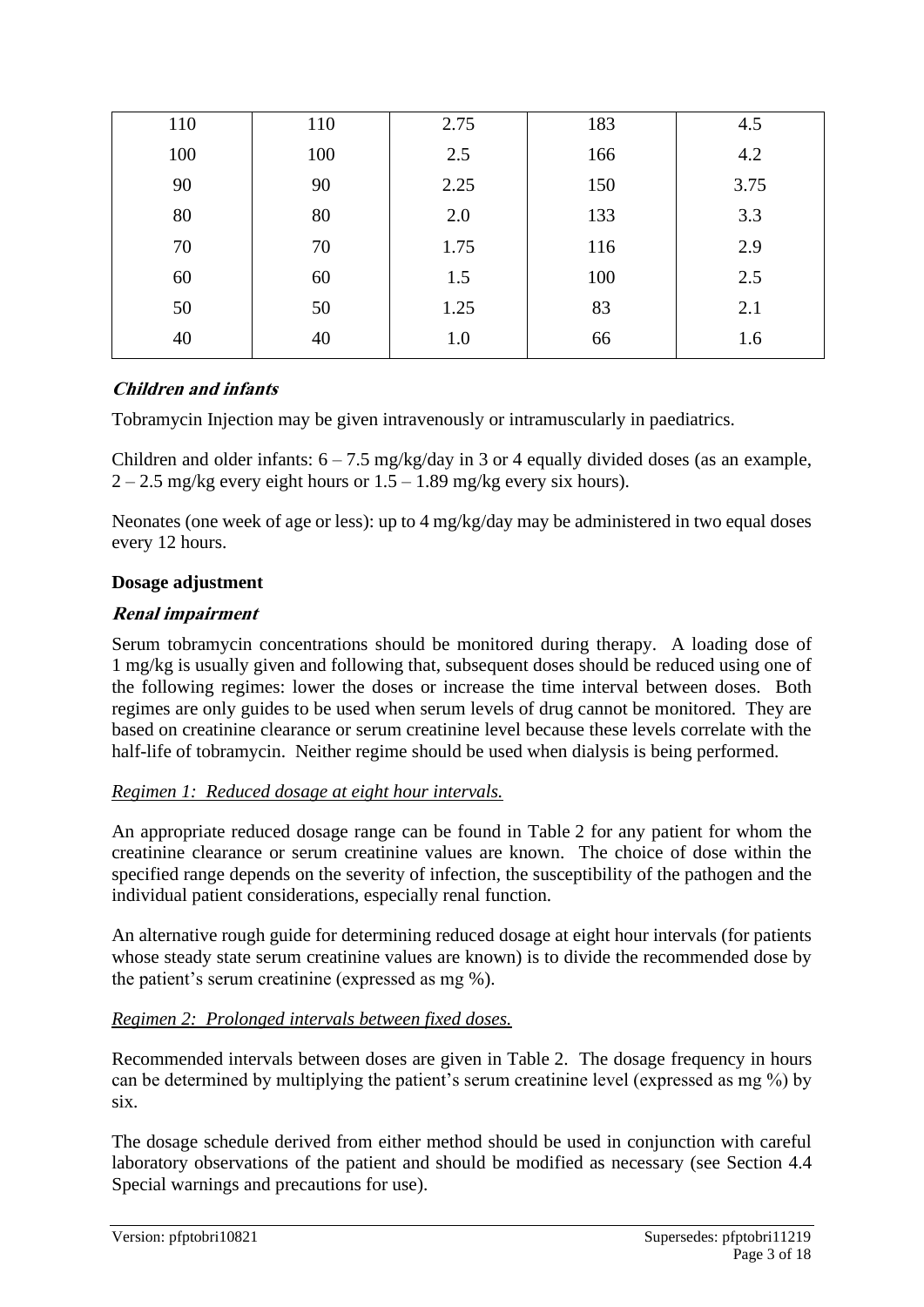**Table 2 - Two Maintenance Regimens Based on Renal Function and Body Weight Following a Loading Dose of 1 mg/kg\***

| Renal function** |               | Regimen I               |                                       | Regimen II      |                                          |                 |
|------------------|---------------|-------------------------|---------------------------------------|-----------------|------------------------------------------|-----------------|
| Serum creatinine |               | Creatinine<br>clearance | Adjusted doses at 8 hour<br>intervals |                 | Adjusted intervals<br>between fixed dose |                 |
| mg %             | mmol/L        | mL/min                  | $50 - 60$ kg                          | $60 - 80$ kg    | Fixed                                    | Fixed           |
|                  |               |                         |                                       |                 | dose for                                 | dose for        |
|                  |               |                         |                                       |                 | $50 - 60$                                | $60 - 80$       |
|                  |               |                         |                                       |                 | kg                                       | kg              |
|                  |               |                         |                                       |                 | $= 60$ mg                                | $= 80$ mg       |
| < 1.4            | < 0.12        | > 69                    | $60$ mg                               | $80 \text{ mg}$ | 8 h                                      | 8h              |
| $1.4 - 1.9$      | $0.12 - 0.17$ | $69 - 40$               | $30 - 60$ mg                          | $50 - 80$ mg    | 12 <sub>h</sub>                          | 12 <sub>h</sub> |
| $2.0 - 3.3$      | $0.18 - 0.29$ | $39 - 20$               | $20 - 25$ mg                          | $30 - 45$ mg    | 18 <sub>h</sub>                          | 18 <sub>h</sub> |
| $3.4 - 5.3$      | $0.30 - 0.46$ | $19 - 10$               | $10 - 18$ mg                          | $15 - 24$ mg    | 24h                                      | 24h             |
| $5.4 - 7.5$      | $0.47 - 0.66$ | $9 - 5$                 | $5-9$ mg                              | $7 - 12$ mg     |                                          |                 |
| > 7.5            | > 0.66        | < 5                     | $2.5 - 4.5$ mg                        | $3.5 - 6$ mg    |                                          |                 |

\*For life threatening infections, dosages 50% above those recommended may be used. Dosage should be reduced as soon as possible after an improvement is noted.

\*\*If used to estimate the degree of renal impairment, serum creatinine concentrations should reflect a steady state of azotaemia.

#### **Method of administration**

As a general guide, care should be taken to avoid peak levels greater than 12  $\mu$ g/mL and trough levels greater than  $3 \mu$ g/mL. Treatment period should not usually exceed  $10 - 14$  days. A useful guideline would be to perform serum level assays after two or three doses, so that the dosage could be adjusted if necessary, and also at three to four day intervals during therapy. In the event of changing renal function, more frequent serum levels should be obtained and the dosage or dosage interval adjusted.

In order to measure the peak level, a serum sample should be drawn about 30 minutes after completion of the intravenous infusion or one hour after an intramuscular injection. Trough levels are measured by obtaining serum samples eight hours after the dose or just prior to the next dose of tobramycin. These suggested time intervals are intended only as guidelines and may vary according to institutional practices. These serum-level assays may be especially useful for monitoring the treatment of severely ill patients with changing renal function or of those infected with less sensitive organisms or those receiving maximum dosage.

#### **Each ampoule is for use in a single patient on one occasion only.**

### *Dilution and admixture*

For IV administration, the prescribed dose of tobramycin must be diluted in 100 – 200 mL of sterile normal saline or 5% glucose in water for injections. The concentration of tobramycin in the solution should not exceed 1 mg/mL. The diluted solution usually should be infused over a period of 20 to 60 minutes. Infusion periods of less than 20 minutes are not recommended, because peak serum levels may exceed 12 µg/mL.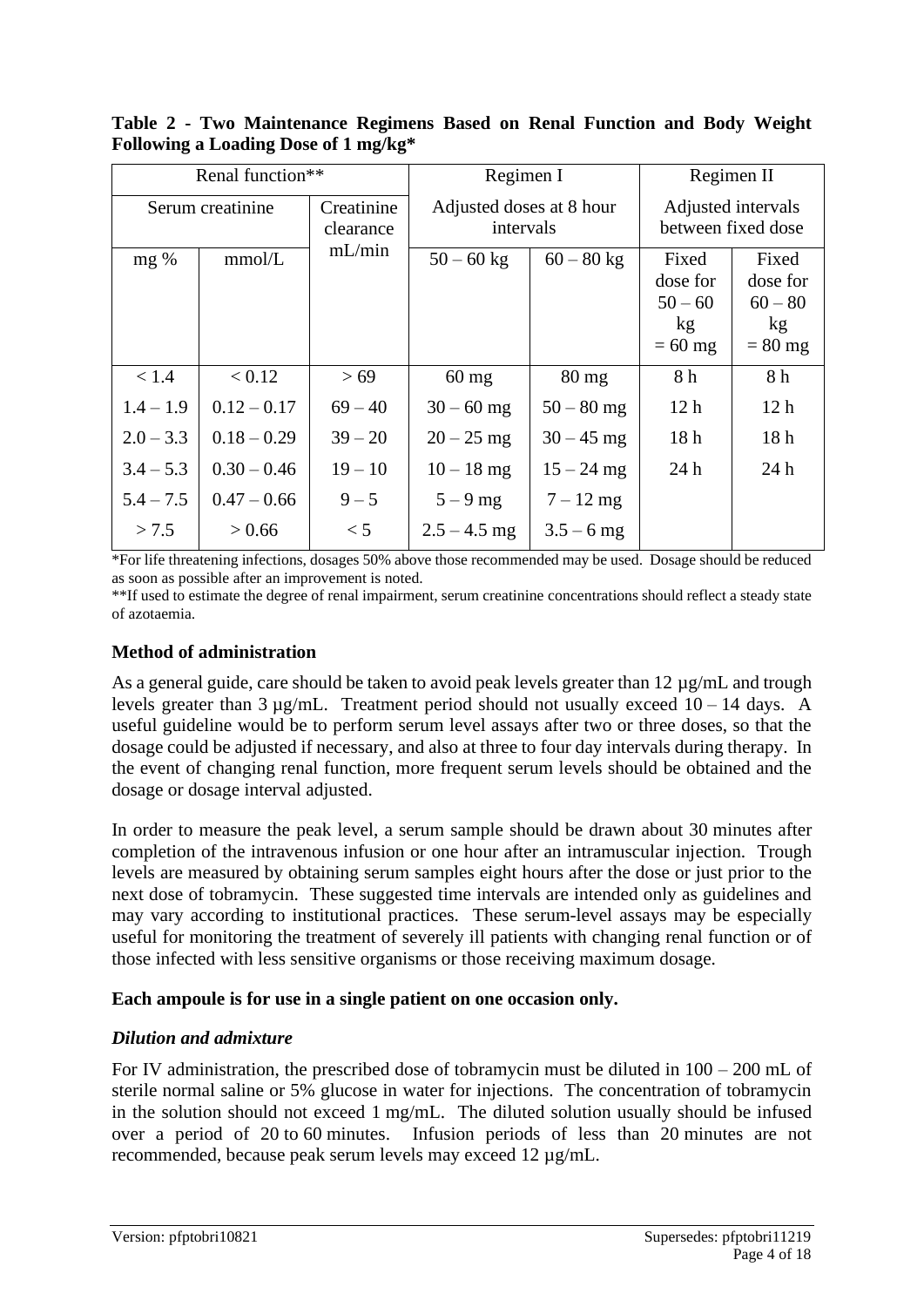Tobramycin Injection must not be mixed with other drugs, but should be administered separately according to recommended dose and route (see Section 4.5 Interactions with other medicines and other forms of interactions and Section 6.2 Incompatibilities). In order to reduce microbiological hazard, use as soon as practicable after dilution. If storage is necessary, hold at  $2 - 8$ °C for not more than 24 hours.

## **4.3 Contraindications**

Known hypersensitivity to tobramycin or any of the ingredients.

Previous toxic reactions (ototoxicity, nephrotoxicity) or hypersensitivity to aminoglycosides because of the known cross-sensitivity of patients to drugs in this class.

Intrathecal administration.

## **4.4 Special warnings and precautions for use**

### *Clostridioides difficile***-associated disease**

Antibiotic associated pseudomembranous colitis has been reported with many antibiotics including tobramycin. A toxin produced with *Clostridioides difficile* appears to be the primary cause. The severity of the colitis may range from mild to life threatening. It is important to consider this diagnosis in patients who develop diarrhoea or colitis in association with antibiotic use (this may occur up to several weeks after cessation of antibiotic therapy). Mild cases usually respond to drug discontinuation alone. However, in moderate to severe cases appropriate therapy with a suitable oral antibacterial agent effective against *Clostridioides difficile* should be considered. Fluids, electrolytes and protein replacement should be provided when indicated.

### **Nephrotoxicity and ototoxicity**

As with other aminoglycosides, patients treated with tobramycin should be kept under close clinical observation because of its inherent potential to cause ototoxicity and nephrotoxicity.

### *Ototoxicity*

Tobramycin is prone to cause eighth cranial nerve damage, both vestibular and auditory ototoxicity may occur with high, prolonged, set levels of the drug.

The auditory changes are usually irreversible, usually bilateral and may be partial or total. Eighth cranial nerve impairment may develop in patients with pre-existing renal damage and if tobramycin is administered for longer periods or in higher doses than those recommended. The risk of aminoglycoside induced hearing loss increases with the degree of exposure to either high peak or high trough serum concentrations.

During therapy, some patients who develop cochlear damage may not show symptoms that warn of eighth cranial nerve damage, and partial or total bilateral damage may continue to develop even after therapy has been discontinued, therefore eighth nerve function should be carefully monitored. Serial audiograms should be obtained in patients that are old enough to be tested. Other manifestations of neurotoxicity include numbness, skin tingling, muscle twitching and convulsions.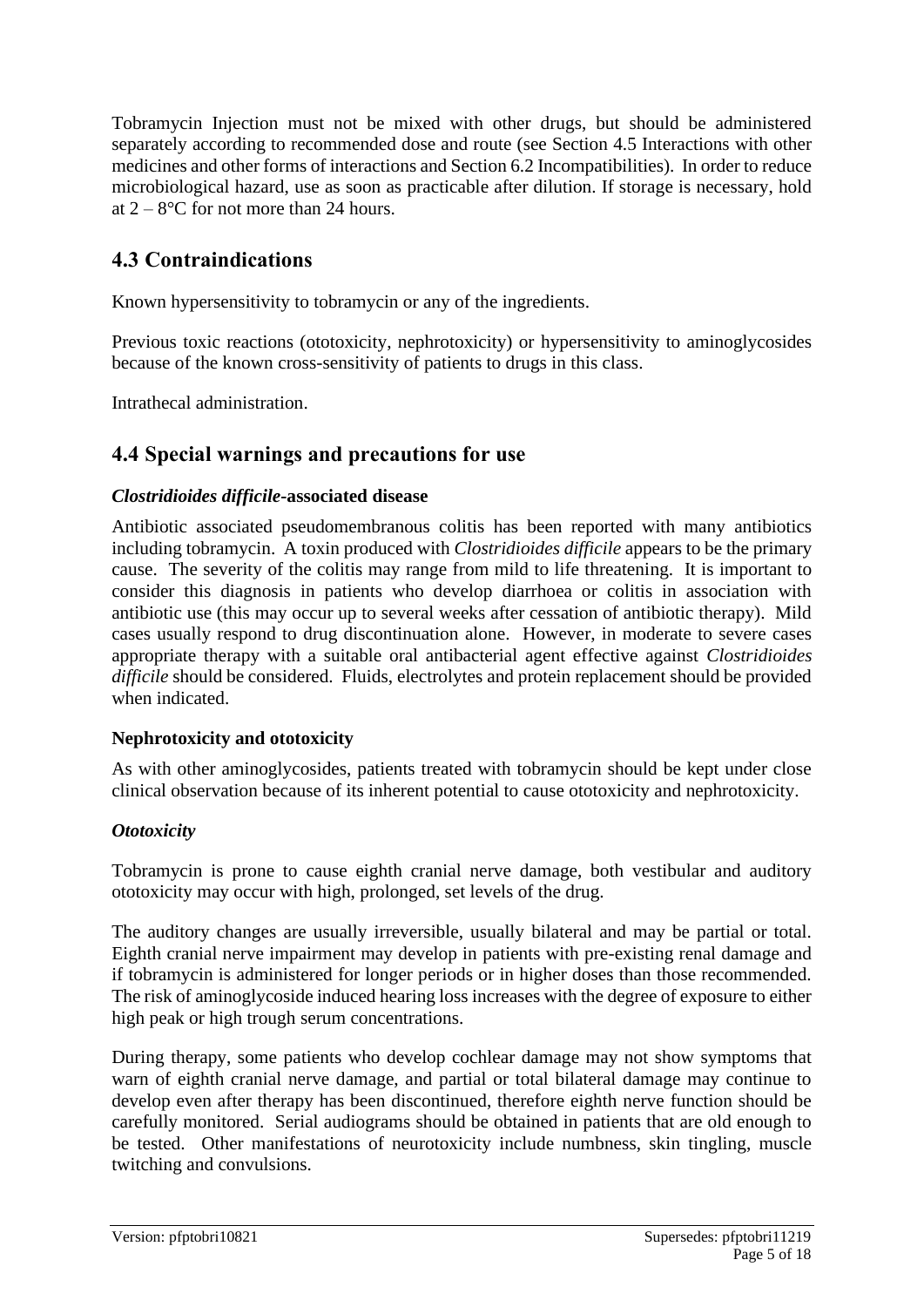### *Nephrotoxicity*

Renal function should be closely monitored, especially in patients with known or suspected renal impairment and also in those whose renal function is initially normal but who develop signs of renal dysfunction during therapy.

Tobramycin is selectively concentrated in renal cortical cells and it produces changes in proximal tubules. The drug causes renal impairment characterised by excretion of casts, oliguria, proteinuria and a progressive rise in blood urea and serum creatinine values.

Serum creatinine and creatinine clearance, serum calcium, magnesium, potassium, sodium levels and blood urea nitrogen should also be monitored. For urine, specific gravity and excretion of protein, cells and casts should be observed.

Aminoglycoside induced nephrotoxicity is usually reversible. Rarely, nephrotoxicity may not manifest until the first few days after cessation of therapy.

#### **Topical and other routes of administration**

Although not indicated for local irrigation or application, aminoglycosides administered in this fashion may be absorbed in significant quantities from body surfaces and may cause neurotoxicity and nephrotoxicity. In addition, there have been reports of macular necrosis following intraocular and/or subconjunctival injection of aminoglycosides including tobramycin.

#### **Use in patients with muscular disorders**

Aminoglycosides should be used with caution in patients suffering from muscular disorders such as myasthenia gravis or Parkinsonism, as these drugs may aggravate muscle weakness because of its potential curare-like effect on neuromuscular function.

#### **Use during anaesthesia**

Neuromuscular blockade and respiratory paralysis have been reported in cats receiving very high doses of tobramycin (40 mg/kg). The possibility of prolonged or secondary apnoea should be considered if the drug is administered to anaesthetised patients who are concurrently receiving neuromuscular blocking agents such as suxamethonium (succinylcholine), tubocurarine or decamethonium (see Section 4.5 Interactions with other medicines and other forms of interactions). This also applies to patients who are receiving massive transfusions of citrated blood. If neuromuscular blockade occurs, it may be reversed by the administration of calcium salts.

#### **Use in patients with burns or cystic fibrosis**

In patients who have extensive burns or cystic fibrosis, pharmacokinetics may be altered resulting in reduced serum levels of tobramycin. Dosage should therefore be based on measured serum levels in these patients.Therapy with tobramycin may result in overgrowth of non-susceptible organisms. If overgrowth of non-susceptible organisms occurs, appropriate therapy should be initiated.

#### **Allergic reactions**

Administration of tobramycin may result in allergic reaction. Cross-allergenicity among aminoglycosides has also been known to occur.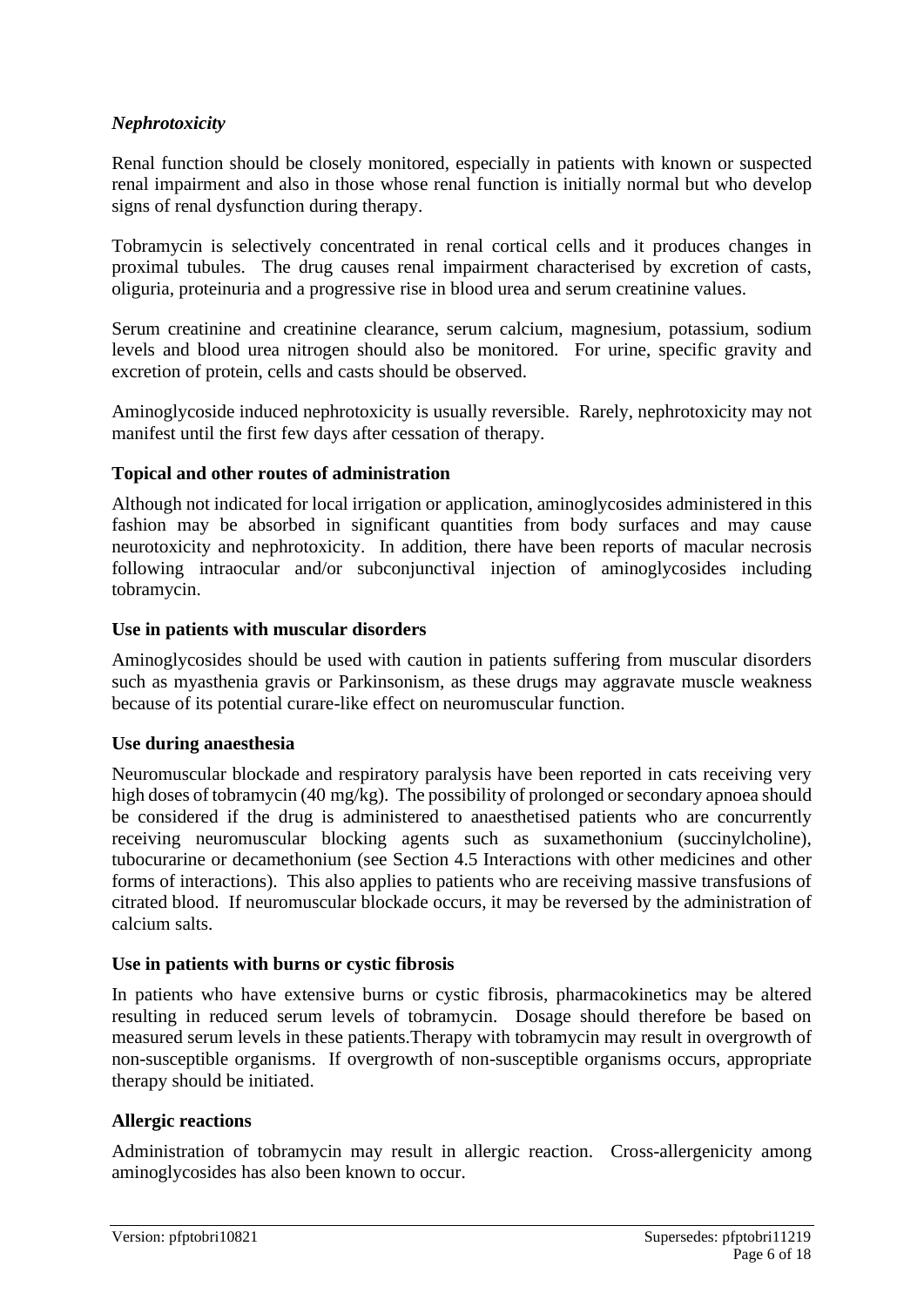### **Other**

Tobramycin Injection contains sodium metabisulfite, which may cause allergic-type reactions including anaphylactic symptoms and life-threatening or less severe asthmatic episodes in susceptible people. The overall prevalence of sulfite sensitivity in the general population is unknown and probably low. Sulfite sensitivity is seen more frequently in asthmatic than non-asthmatic people.

### **Use in impaired renal, vestibular and/or auditory function**

Evidence of impairment in renal, vestibular and/or auditory function requires discontinuation of the drug or at least reduction in dose if continuation of therapy is considered essential.

Patients with reduced renal function are particularly prone to the potential ototoxic and nephrotoxic effects of this drug, so dosage should be adjusted carefully on the basis of regular monitoring of serum drug concentrations and of renal function. Renal and eighth cranial nerve function should be monitored closely in patients in whom renal impairment is known or who develop signs of dysfunction during therapy.In high risk patients, the serum concentration of tobramycin should be monitored closely. Prolonged concentrations above 12 µg/mL should be avoided. Rising trough levels above 2 µg/mL may indicate accumulation of the drug in tissues. It is this accumulation, high peak concentrations, advanced age, dehydration and cumulative doses, which may contribute to ototoxicity and nephrotoxicity. Ototoxicity may occur with peak levels lower than 12 µg/mL (for advice on monitoring levels see Section 4.2 Dose and method of administration).

#### **Use in the elderly**

Elderly patients may have a reduced renal function and therefore it is important that renal function is monitored in such patients. As routine screening tests (such as blood urea nitrogen or serum creatinine) may not show reduced renal function, a creatinine clearance may be more useful.

### **Paediatric use**

Tobramycin should be used with caution in premature and neonatal infants because of their renal immaturity and the resulting prolongation of serum half-life of the drug. In neonates, infants and children, dosage reductions may be necessary to avoid toxicity. Eighth cranial nerve toxicity should also be monitored.

#### **Effects on laboratory tests**

No data available.

## **4.5 Interactions with other medicines and other forms of interactions**

Concurrent and sequential use of other nephrotic, neurotoxic or ototoxic drugs, should be avoided.

### **Potent diuretics**

Etacrynic acid, furosemide (frusemide) and other potent diuretics may cause ototoxicity themselves, or they may enhance the toxicity of tobramycin by altering antibiotic concentrations in serum and tissue.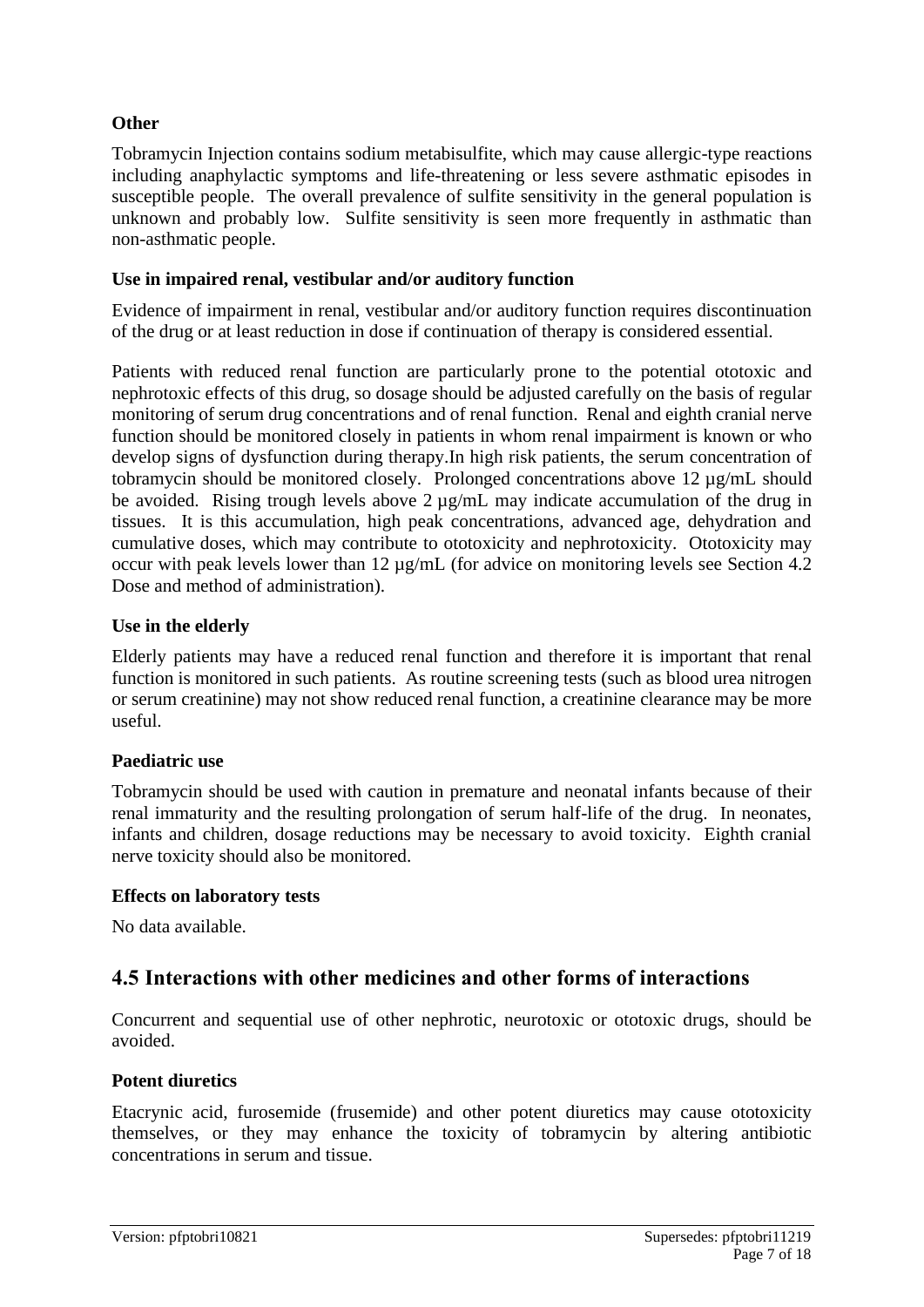#### **Other neurotoxic and/or nephrotoxic agents**

The concurrent or sequential use of other neurotoxic and/or nephrotoxic drugs may enhance neurotoxicity or nephrotoxicity of tobramycin. This includes other aminoglycosides and cefalosporins, particularly neomycin, streptomycin, kanamycin, gentamicin, paromomycin, viomycin, vancomycin, amikacin and cefaloridine, as well as polymyxin B, colistin and cisplatin. Other factors that may increase patient risk are advanced age and dehydration.

#### **β-lactam antibiotics**

Inactivation of tobramycin and other aminoglycosides has been demonstrated *in vitro* with beta-lactam antibiotics (penicillins and cefalosporins). This has also occurred in patients with severe renal impairment. This inactivation has not been found in patients with normal renal function who have been given the drugs by separate routes of administration.

#### **Cefalosporins**

There is an increased risk of nephrotoxicity when tobramycin is used in conjunction with cefalosporins, particularly cefalotin.

#### **Cisplatin/Ciclosporin**

There is an increased risk of nephrotoxicity and possibly ototoxicity with cisplatin, and an increased risk of nephrotoxicity with ciclosporins.

#### **Skeletal muscle relaxants**

Enhanced neuromuscular blockade and respiratory paralysis may occur if tobramycin is given in conjunction with skeletal muscle relaxants such as suxamethonium, tubocurarine or decamethonium. This should be treated with calcium infusions.

#### **Warfarin and phenindione**

Tobramycin has been known to potentiate the effects of warfarin and phenindione.

#### **Neostigmine and pyridostigmine**

Antagonism of the effects of neostigmine and pyridostigmine.

#### **Other**

Amphotericin B may produce renal toxicity by synergism. Methoxyflurane may produce additive or synergistic nephrotoxicity. Renal impairment may appear at lower than usual dosage levels of the drug.

### **4.6 Fertility, pregnancy and lactation**

#### **Effects on fertility**

See section 4.6 Fertility, pregnancy and lactation: Use in pregnancy.

#### **Use in pregnancy – Category D**

Drugs which have caused, are suspected to have caused or may be expected to cause, an increased incidence of human fetal malformations or irreversible damage. These drugs may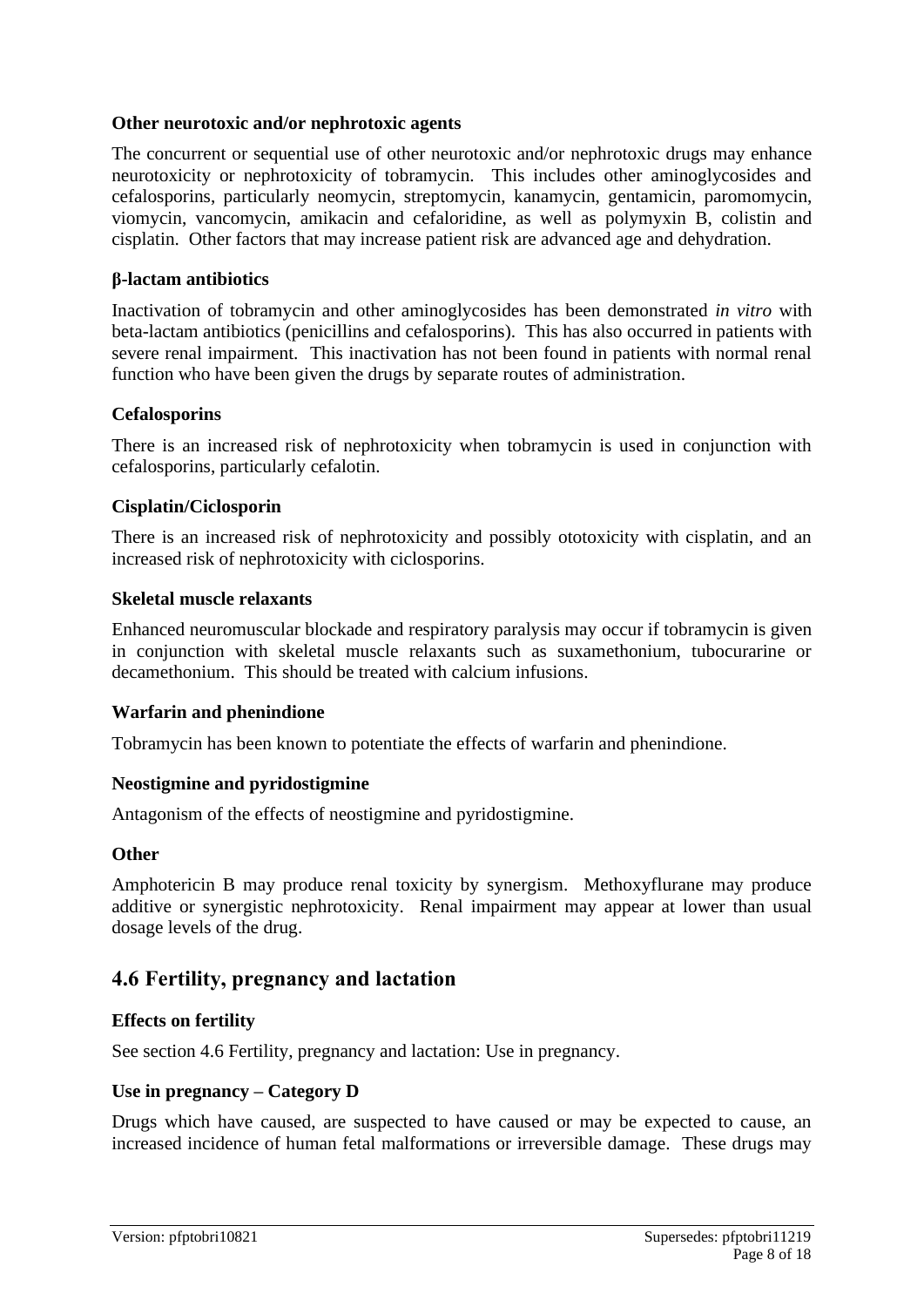also have adverse pharmacological effects. Accompanying texts should be consulted for further details.

Aminoglycosides, including tobramycin, cross the placental membrane producing fetal serum levels 25 to 50% of those found in maternal serum and can cause fetal harm when administered to a pregnant woman. There is evidence of selective uptake of aminoglycosides by the fetal kidney resulting in damage (probably reversible) to immature nephrons. Eighth cranial nerve damage has also been reported following *in utero* exposure to some of the aminoglycosides. Because of their chemical similarity, all aminoglycosides must be considered potentially nephrotoxic and ototoxic to the fetus. It should also be noted that therapeutic blood concentrations in the mother do not equate with safety for the fetus.

The daily subcutaneous administration of tobramycin doses as great as 100 mg/kg to rats had no adverse effect on fertility or reproduction, nor did it affect fetal development. Daily subcutaneous doses of  $20 - 40$  mg/kg to pregnant rabbits caused anorexia, weight loss, and renal injury. Fifteen percent of the animals of the 20 mg/kg group and 85 percent of those of the 40 mg/kg group died or aborted. Fetal development appeared normal in these animals at the time of death or abortion. No drug-related abnormalities were noted in any of the progeny, despite the maternal toxicity.

Serious side effects to mother, fetus or newborn have been reported in the treatment of pregnant women with aminoglycosides, (e.g. several reports of total irreversible bilateral congenital deafness in children whose mothers received streptomycin during pregnancy). Tobramycin should not be administered to the pregnant patient unless the potential benefits clearly outweigh any potential risk. If tobramycin is used during pregnancy or if the patient becomes pregnant while taking tobramycin, she should be informed of the potential hazard to the fetus.

### **Use in lactation**

.

Tobramycin is excreted in the breast milk with concentrations of 0.60 and 0.85 µg/mL at one and eight hours after an intramuscular dose of 80 mg. Because of the potential risk to the newborn it is recommended that breastfeeding be discontinued during therapy.

## **4.7 Effects on ability to drive and use machines**

The effects of this medicine on a person's ability to drive and use machines were not assessed as part of its registration. Patients should refrain from driving or using machines until they know that the medicinal product does not negatively affect these abilities.

## **4.8 Adverse effects (undesirable effects)**

As with other aminoglycosides, ototoxicity and nephrotoxicity can occur. The risk of adverse effects is increased in patients with poor renal function, the elderly, patients on prolonged treatment or with serious underlying pathology.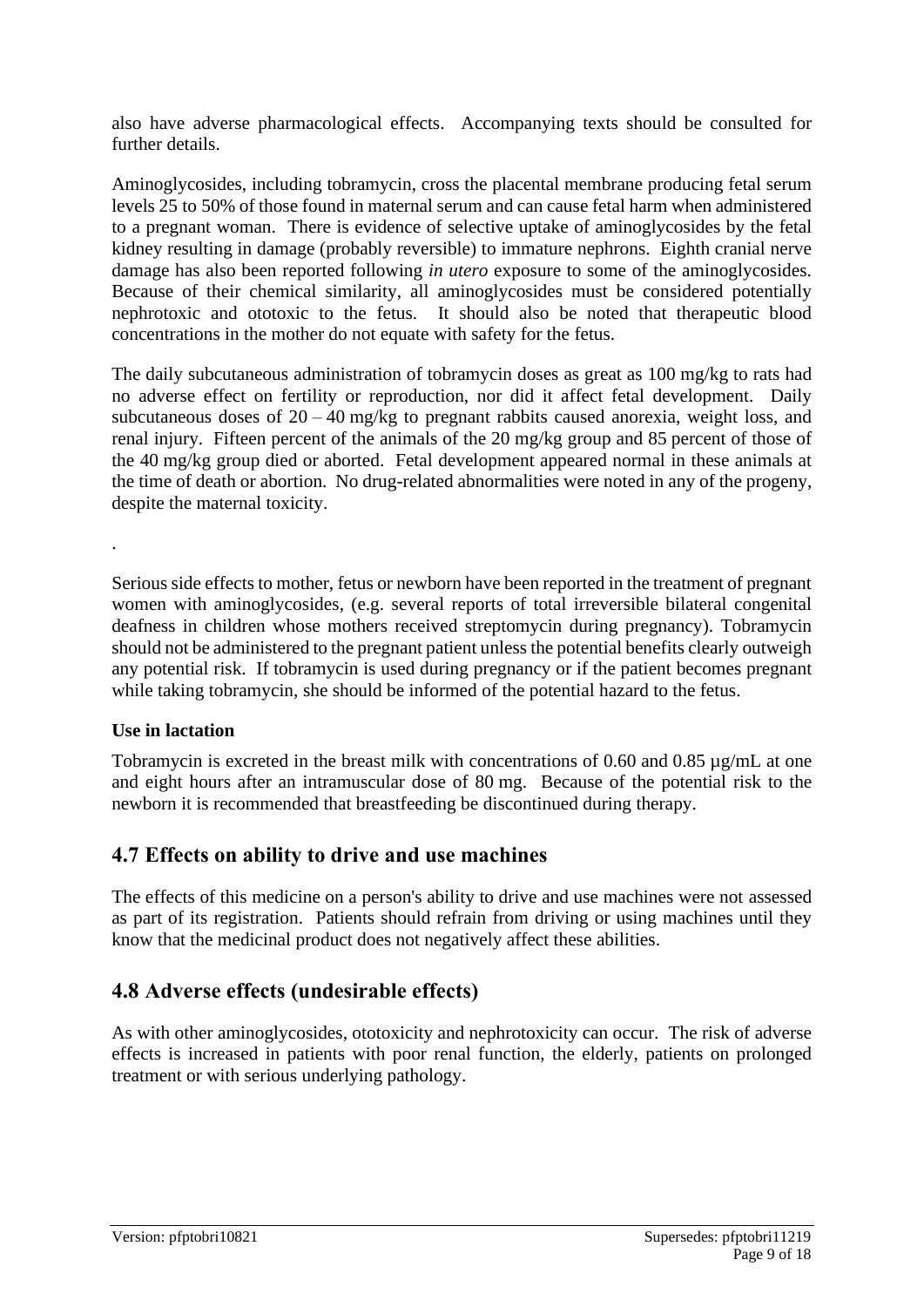#### **More common adverse reaction**

#### *Ear and labyrinth disorders*

Ototoxicity occurs as the drug penetrates into the inner ear during periods of high serum concentration. Both auditory and vestibular branches of the eighth cranial nerve may be adversely affected. Ototoxicity initially manifests as vestibular dysfunction with or without loss of high-tone activity, similar to that of other aminoglycosides. Symptoms include dizziness, vertigo, tinnitus, roaring in the ears and hearing loss. Hearing loss is usually irreversible. Ototoxic damage may progress in some patients even after the drug is discontinued.

#### *Renal and urinary disorders*

Patients with pre-existing renal impairment who are treated for longer periods or with higher doses than those recommended are at greater risk. Nephrotoxicity and acute kidney injury manifests as changes in renal function: rising serum urea, blood urea nitrogen (BUN), nonprotein nitrogen (NPN) and serum creatinine and by oliguria, cylindruria and increased proteinuria. Nephrotoxicity may be increased by the concurrent administration of other drugs (see Section 4.5 Interactions with other medicines and other forms of interactions). Patients with pre-existing renal impairment are at greatest risk. Adverse renal effects can occur in patients with initially normal renal function.

#### *Gastrointestinal disorders*

Nausea, vomiting and diarrhoea.

#### **Less common reactions**

#### *Musculoskeletal*

The aminoglycosides are known to possess neuromuscular blocking effects and to be capable of exacerbating impairment of neuromuscular transmission in clinical conditions such as myasthenia gravis or severe hypocalcaemia, or when used in conjunction with nondepolarising neuromuscular relaxants such as d-tubocurarine.

Neuromuscular blockade may result in weakness of skeletal muscles and respiratory depression especially in patients with myasthenia gravis, severe hypocalcaemia or who have recently received other neuromuscular blocking agents. Peritoneal lavage with tobramycin could precipitate apnoea because high concentrations of drug come in contact with the diaphragm. Rarely, blockade has been observed following intramuscular or intravenous injection. Tobramycin is usually safely used prior to surgery if given in recommended single doses.

#### *Skin and subcutaneous tissue disorders*

Maculopapular rash, urticaria, itching.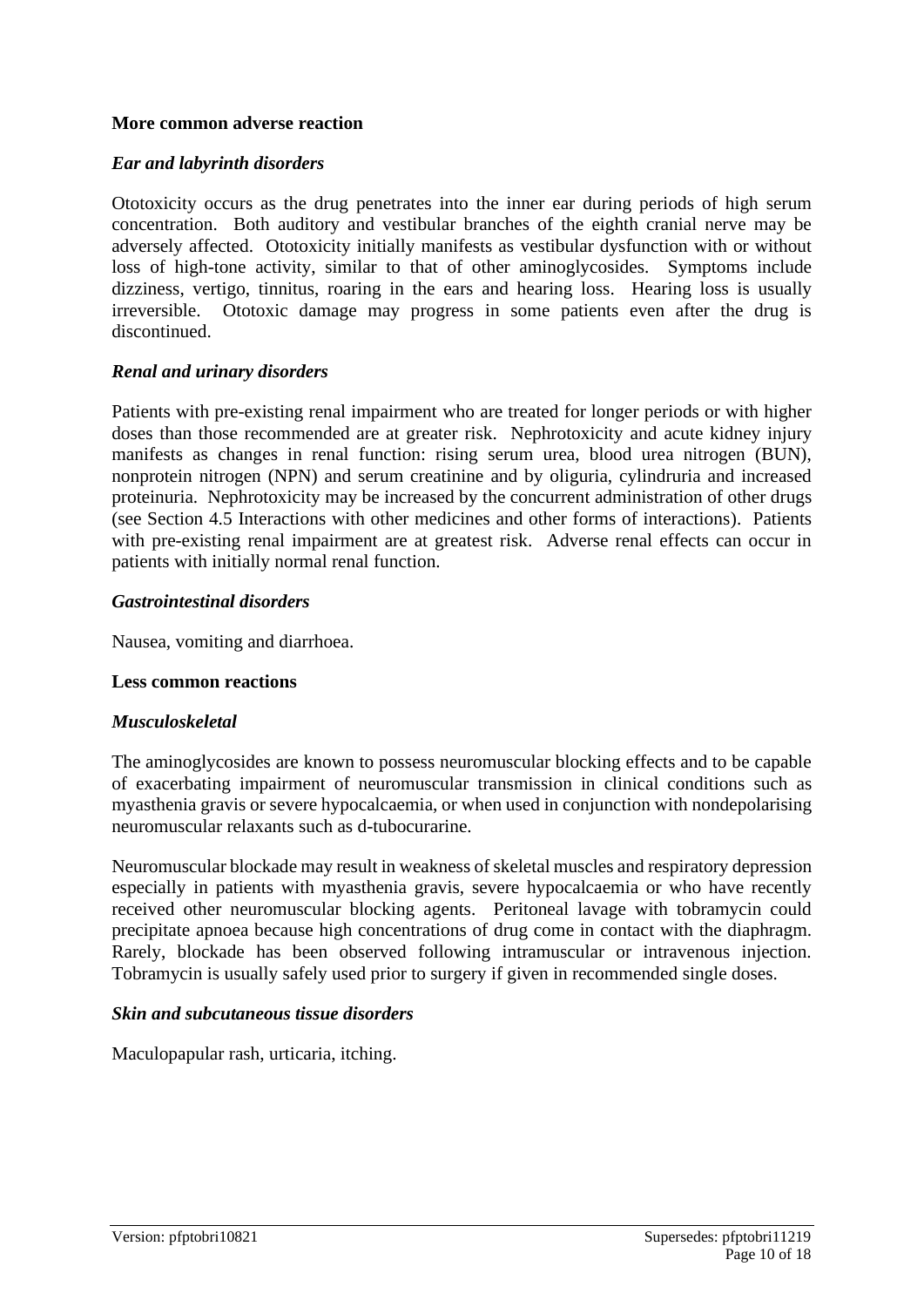### **Rare reactions**

#### *Investigations*

Some patients with malignant diseases have developed a complex metabolic syndrome of 2 - 8 weeks duration after administration of tobramycin, including hypocalcaemia, hypomagnesaemia, hypokalaemia, hypoalbuminaemia, hypophosphataemia and hypouricaemia. Other reported abnormalities include increased aspartate aminotransferase (AST), alanine aminotransferase (ALT), serum bilirubin and alkaline phosphatase.

#### *Blood and lymphatic system disorders*

Anaemia, granulocytopenia and thrombocytopenia; eosinophilia and leukopenia.

#### *Immune system disorders*

Fever, rash, itching, urticaria. Adverse effects on the immune response via inhibition of chemotaxis and microbicidal activity of phagocytes have been reported. Angioedema, exfoliative dermatitis, stomatitis and anaphylaxis are hypersensitivity reactions reported with aminoglycosides in general.

#### *Nervous system and psychiatric disorders*

Lethargy, mental confusion and disorientation. Acute brain syndrome has been reported in an elderly patient after four days of therapy with tobramycin. The delirium was reversed after drug discontinuance. Neurotoxicity is rare with tobramycin. Peripheral neuropathy, paraesthesia and muscle weakness have been reported.

#### *General disorders and administration site conditions*

Pain after intramuscular administration and thrombophlebitis after intravenous administration.

#### **Frequency not known (cannot be estimated from available data)**

#### *Blood and lymphatic system disorders*

Leukocytosis.

#### *Nervous system disorders*

Dizziness, headache.

#### *Investigations*

Blood sodium decrease.

#### **Reporting suspected adverse effects**

Reporting suspected adverse reactions after registration of the medicinal product is important. It allows continued monitoring of the benefit-risk balance of the medicinal product. Healthcare professionals are asked to report any suspected adverse reactions at www.tga.gov.au/reportingproblems.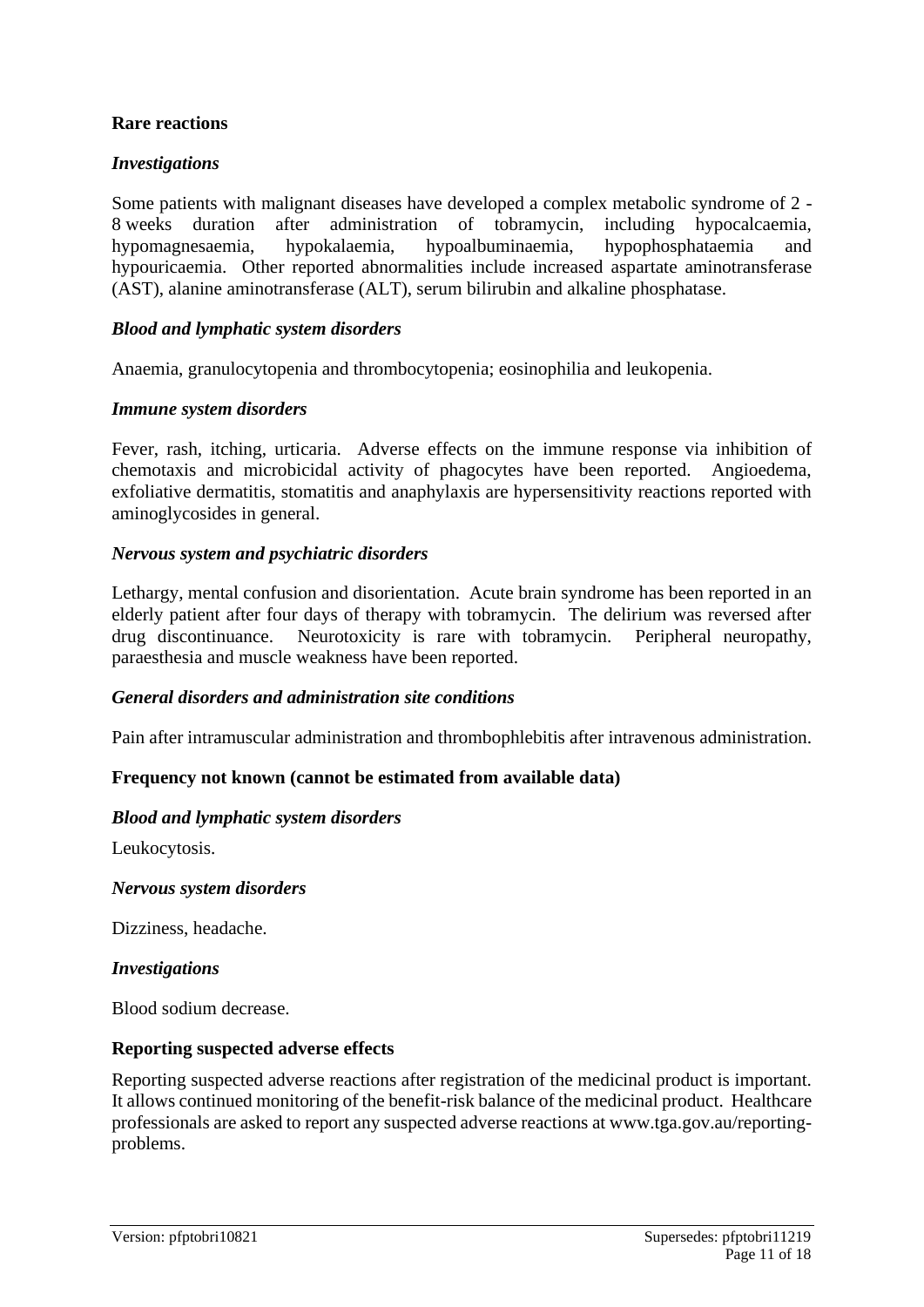## **4.9 Overdose**

#### **Signs and symptoms**

The severity of the signs and symptoms following a tobramycin overdose are dependent on the dose administered, the patient's renal function, state of hydration, age and whether or not other medications with similar toxicities are being administered concurrently. Toxicity may occur in patients treated for more than 10 days, given more than 5 mg/kg/day, children given more than 7.5 mg/kg/day, or patients with reduced renal function whose dose has not been appropriately adjusted.

Nephrotoxicity following the parenteral administration of an aminoglycoside is most closely related to the area under the curve of the serum concentration versus time graph. Nephrotoxicity is more likely if trough blood concentrations fail to fall below 2  $\mu$ g/mL and is also proportional to the average blood concentration. Patients who are elderly, have abnormal renal function, are receiving other nephrotoxic or ototoxic drugs, or are volume depleted, are at greater risk for developing acute tubular necrosis. Auditory and vestibular toxicities have been associated with aminoglycoside overdose and occur in patients treated longer than 10 days, patients with abnormal renal function, dehydrated patients and patients receiving medications with additive auditory toxicities. These patients may not have signs or symptoms or may experience dizziness, tinnitus, vertigo, and a loss of high-tone acuity as ototoxicity progresses. Ototoxicity signs and symptoms may not begin to occur until long after the drug has been discontinued.

Neuromuscular blockade or respiratory paralysis may occur following administration of aminoglycosides. Neuromuscular blockade, prolonged respiratory paralysis, and respiratory failure may occur more commonly in patients with myasthenia gravis or Parkinson's disease. Prolonged respiratory paralysis may also occur in patients receiving decamethonium, tubocurarine, or suxamethonium.

Toxicity from ingested tobramycin is unlikely because aminoglycosides are poorly absorbed from an intact gastrointestinal tract.

### **Treatment**

In managing overdose, consider the possibility of multiple drug overdoses, interaction among drugs, and unusual drug kinetics in the patient. If neuromuscular blockade occurs, it may be reversed by the administration of calcium salts but controlled or assisted ventilation may be necessary.

The initial intervention in a tobramycin overdose is to establish an airway and ensure oxygenation and ventilation. Resuscitative measures should be initiated promptly if respiratory paralysis occurs.

Patients that have received an overdose of tobramycin and have normal renal function should be adequately hydrated to maintain a urine output of  $3 - 5$  mL/kg/hr.

Fluid balance, creatinine clearance, and tobramycin plasma levels should be carefully monitored until the serum tobramycin level falls below 2  $\mu$ g/mL.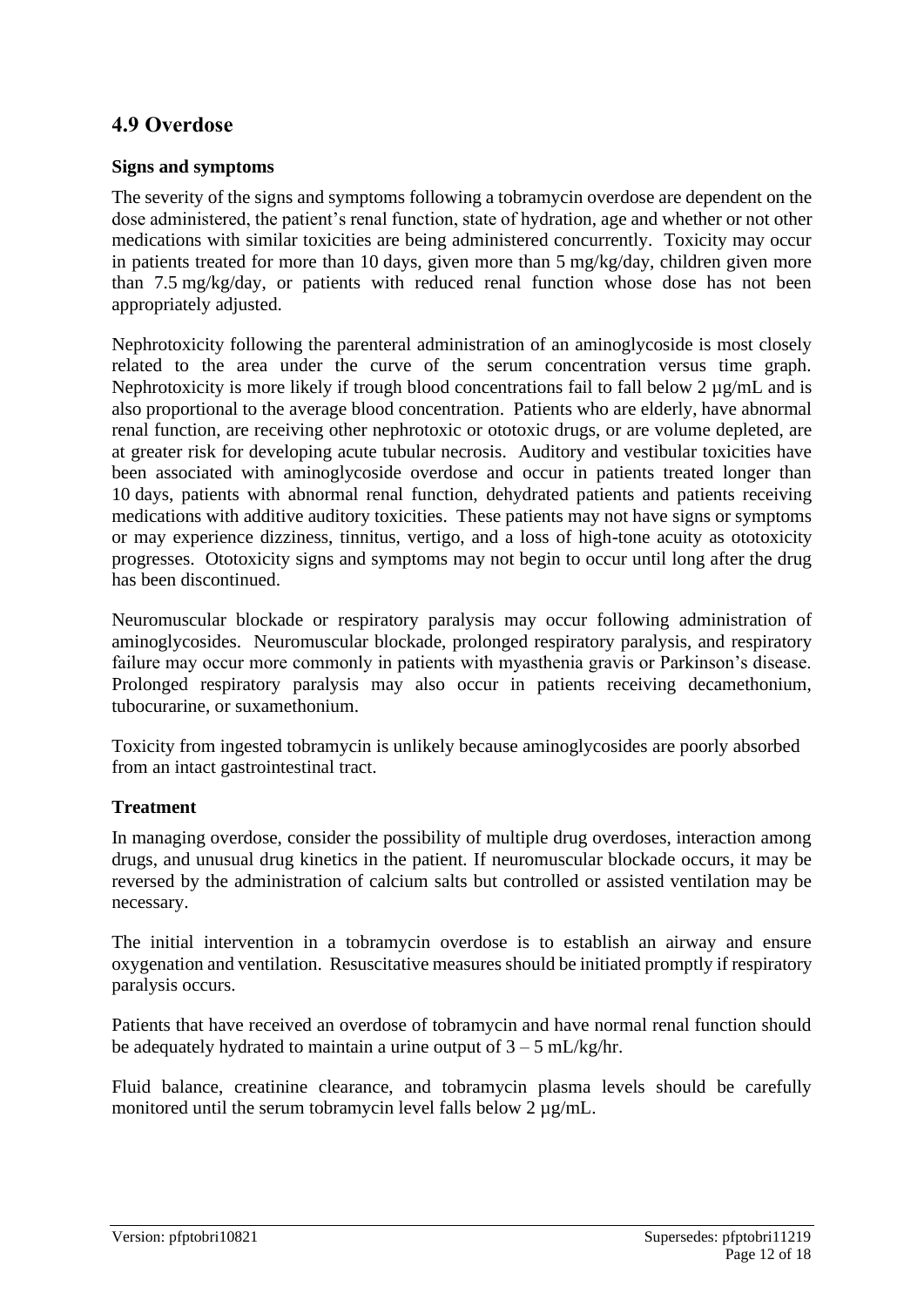Patients in whom the elimination half-life is greater than 2 hours or whose renal function is abnormal may require more aggressive therapy. In such patients, haemodialysis may be beneficial.

For information on the management of overdose, contact the Poisons Information Centre on 13 11 26 (Australia).

## **5. PHARMACOLOGICAL PROPERTIES**

## **5.1 Pharmacodynamic properties**

### **Mechanism of action**

**Class:** Aminoglycoside antibiotic.

### *Microbiology*

Tobramycin has bactericidal activity against many Gram-negative aerobes and against some strains of staphylococci. Aminoglycosides are taken up into sensitive bacterial cells by an active transport process that is inhibited in anaerobic, acidic or hyperosmolar environments. Within the bacterial cell aminoglycosides bind primarily to the 30S ribosomal subunit, inhibiting protein synthesis and generating errors in the transcription of the genetic code. The manner in which cell death is brought about is not fully elucidated.

Tobramycin is usually active against most strains of the following organisms: *Escherichia coli*, *Proteus* species (indole-positive and indole-negative) including *Proteus mirabilis*, *Proteus morganii*, *Proteus rettgeri* and *Proteus vulgaris*; Klebsiella, Enterobacter, Serratia species; Providencia species and Citrobacter species; Staphylococci, including *Staphylococci aureus* (coagulase positive and coagulase negative).

Tobramycin is considered to be more active than most other aminoglycosides against *Pseudomonas aeruginosa* and less active against *Serratia*.

Aminoglycosides have a low order of activity against most Gram-positive organisms; enterococci and streptococci are insensitive.

Aminoglycosides exhibit synergy with antibiotics, such as beta-lactams and vancomycin, which affect the bacterial cell wall and enhance aminoglycoside penetration. *In vitro* studies have shown that an aminoglycoside combined with an antibiotic that interferes with cell wall synthesis affects some group D streptococcal strains synergistically. The combination of benzylpenicillin and tobramycin results in a synergistic bactericidal effect *in vitro* against certain strains of *S. faecalis*. However, this combination is not synergistic against other closely related organisms, e.g. *S. faecium*. Speciation of group D *Streptococci* alone cannot, therefore, be used to predict susceptibility. Susceptibility testing and tests for antibiotic synergism are recommended.

Anaerobic organisms, yeasts and fungi are resistant to aminoglycosides.

Cross-resistance between aminoglycosides occurs and depends largely on inactivation by bacterial enzymes.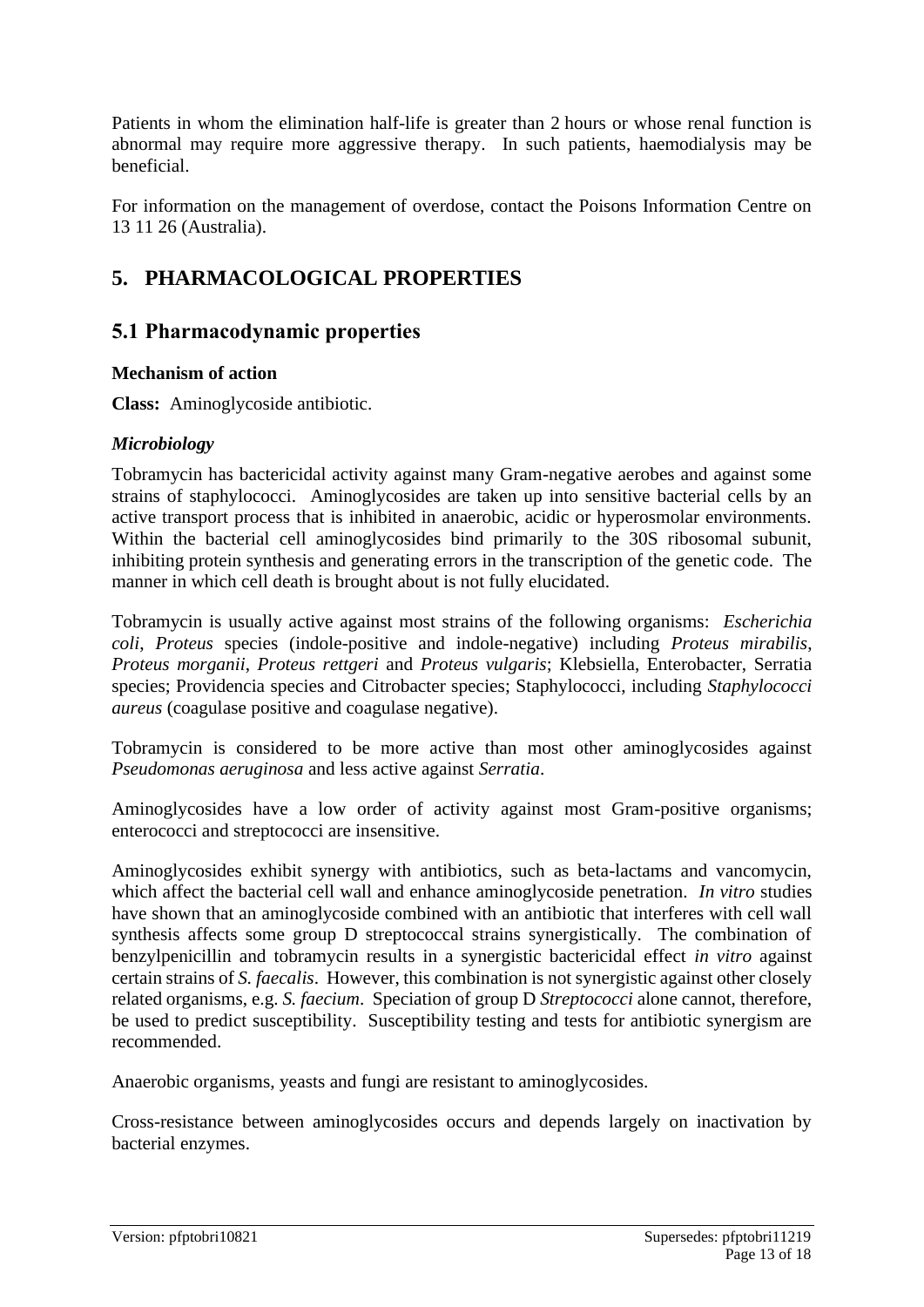### *Susceptibility Tests*

Dilution or diffusion techniques – either quantitative (MIC) or breakpoint should be used following a regularly updated, recognised and standardised method (e.g. NCCLS). Standardised susceptibility test procedures require the use of laboratory control microorganisms to control the technical aspects of the laboratory procedures.

A report of "Susceptible" indicates that the pathogen is likely to be inhibited if the antimicrobial compound in the blood reaches the concentrations usually achievable. A report of "Intermediate" indicates that the result should be considered equivocal, and if the microorganism is not fully susceptible to alternative, clinically feasible drugs, the test should be repeated. This category implies possible clinical applicability in body sites where the drug is physiologically concentrated or in situations where high dosage of drug can be used. This category also provides a buffer zone, which prevents small-uncontrolled technical factors from causing major discrepancies in interpretation.

A report of "Resistant" indicates that the pathogen is not likely to be inhibited if the antimicrobial compound in the blood reaches the concentrations usually achievable; other therapy should be selected.

#### **Clinical trials**

No data available.

## **5.2 Pharmacokinetic properties**

#### **Absorption**

In adults with normal renal function, a single intramuscular injection of 1 mg/kg body weight will produce peak plasma levels of about  $4 \mu$ g/mL within 30 – 90 minutes. Serum concentrations can be measured for as long as eight hours. Following intravenous infusion over one hour, the serum concentrations achieved are similar to those obtained after intramuscular administration. Tobramycin is poorly absorbed from the gastrointestinal tract.

#### **Distribution**

Tobramycin has been detected in body fluids such as sputum, peritoneal fluid, synovial fluid and abscess fluids following intravenous administration but only low concentrations are found in the cerebrospinal fluid even in the presence of meningeal inflammation. Low concentrations are found in the bile and stools suggesting that biliary excretion is minimal.

Tobramycin accumulates in the kidney, where it is selectively concentrated in renal cortical cells. The half-life of tobramycin in renal tissue is about 74 h.

Tobramycin does cross the placental membranes and is excreted in breast milk.

#### **Metabolism and Excretion**

Aminoglycosides do not appear to be metabolised and are excreted virtually unchanged in the urine by glomerular filtration. Practically no serum protein binding occurs. Renal clearance is similar to that of endogenous creatinine. In patients with normal renal function, up to 84% of the dose is recoverable from the urine in eight hours and up to 93% in 24 hours. The serum half-life is usually 2 – 3 hours in adults with normal renal function but in patients with impaired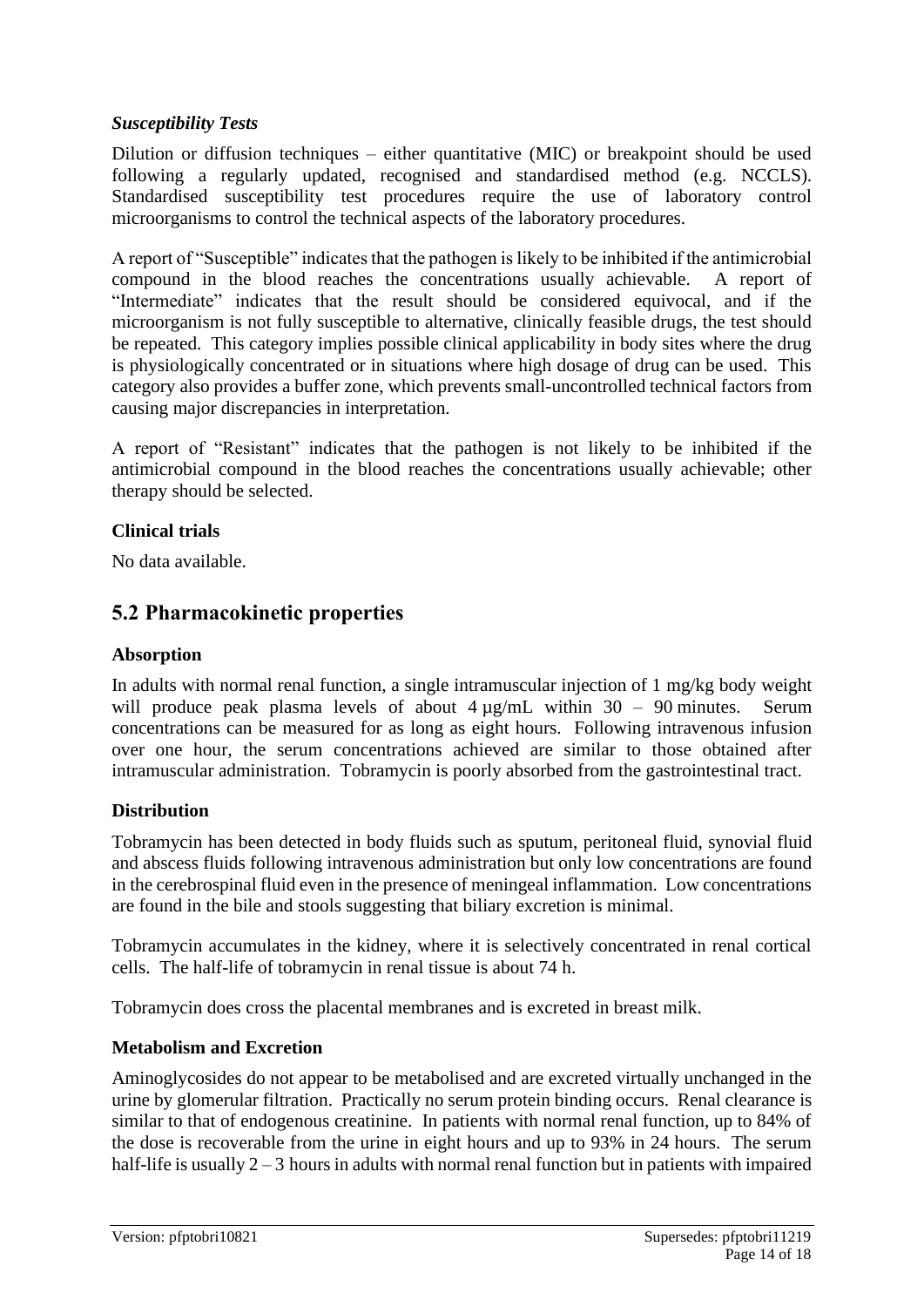renal function a range from 5 to 70 hours has been reported. Adjustments in the frequency of administration of tobramycin are necessary to allow for the degree of renal impairment. In infants, an average plasma elimination half-life of 4.6 hours has been reported for full-term infants and an average of 8.7 hours for low birth-weight infants.

Peak urine concentrations ranging from 75 to 100  $\mu$ g/mL have been observed after the intramuscular injection of a single dose of 1 mg/kg. After several days of treatment, the amount of tobramycin excreted in the urine approaches the daily amount administered. When renal function is impaired, excretion of tobramycin is slowed and accumulation of the drug may cause toxic blood levels. In patients undergoing dialysis, 25 to 70% of the administered dose may be removed, depending on the duration and type of dialysis.

## **5.3 Preclinical safety data**

### **Genotoxicity**

No data available.

### **Carcinogenicity**

No data available.

## **6. PHARMACEUTICAL PARTICULARS**

## **6.1 List of excipients**

- Disodium edetate
- Phenol
- Sulfuric acid
- Sodium hydroxide
- Sodium metabisulfite
- Water for injections

## **6.2 Incompatibilities**

Tobramycin injections have been reported to be physically or chemically incompatible with solutions of the following: alcohol 5% in dextrose 5%, cefamandole naftate, clindamycin phosphate and heparin sodium. As a general rule, tobramycin injections should not be mixed with other drugs but should be administered separately according to the recommended dose and route.

## **6.3 Shelf life**

In Australia, information on the shelf life can be found on the public summary of the Australian Register of Therapeutic Goods (ARTG). The expiry date can be found on the packaging.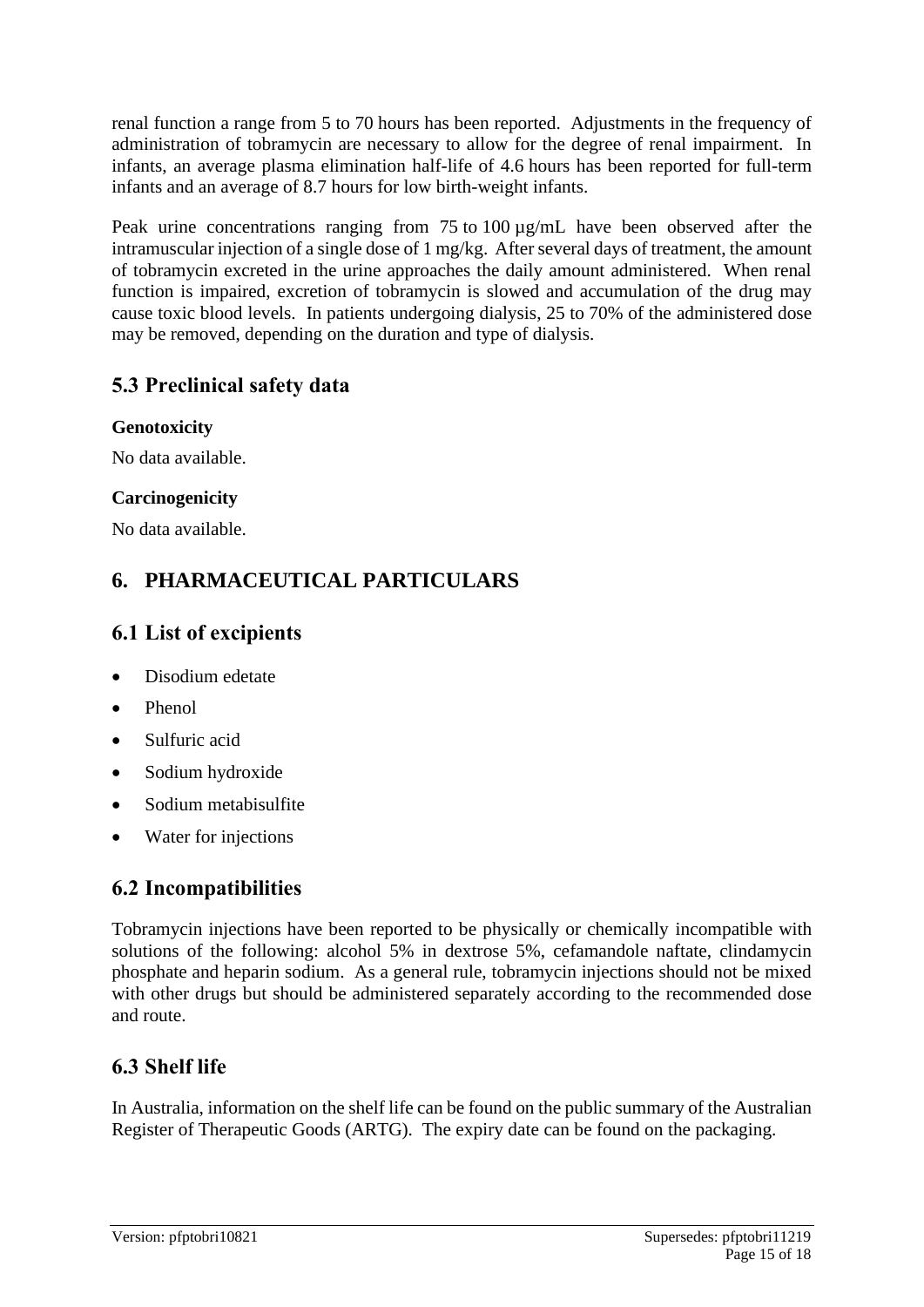## **6.4 Special precautions for storage**

Store below 30°C and protect from light. Single use only. Discard unused portion. Unopened ampoules will be suitable for use for up to 6 months after the foil sachet is opened, if replaced in the carton and protected from light.

## **6.5 Nature and contents of container**

Tobramycin Injection 80 mg/2 mL is supplied in five single use Steriluer® LDPE ampoules, wrapped in a laminated, LLDPE foil sachet.

## **6.6 Special precautions for disposal**

In Australia, any unused medicine or waste material should be disposed of in accordance with local requirements.

## **6.7 Physicochemical properties**

Tobramycin is *O*-3-amino-3-deoxy-α-D-glucopyranosyl-(1→6)-*O*-[2,6-diamino-2,3,6 trideoxy-α-D-*ribo*-hexopyranosyl-(1→4)]-2-deoxy-D-streptamine, an antimicrobial substance produced by *Streptomyces tenebrarius*. It is a white or almost white powder that is freely soluble in water; very slightly soluble in ethanol (96%); practically insoluble in chloroform and in ether.

### **Chemical structure**



Molecular formula:  $C_{18}H_{37}N_5O_9$ 

Molecular weight: 467.5

### **CAS number**

32986-56-4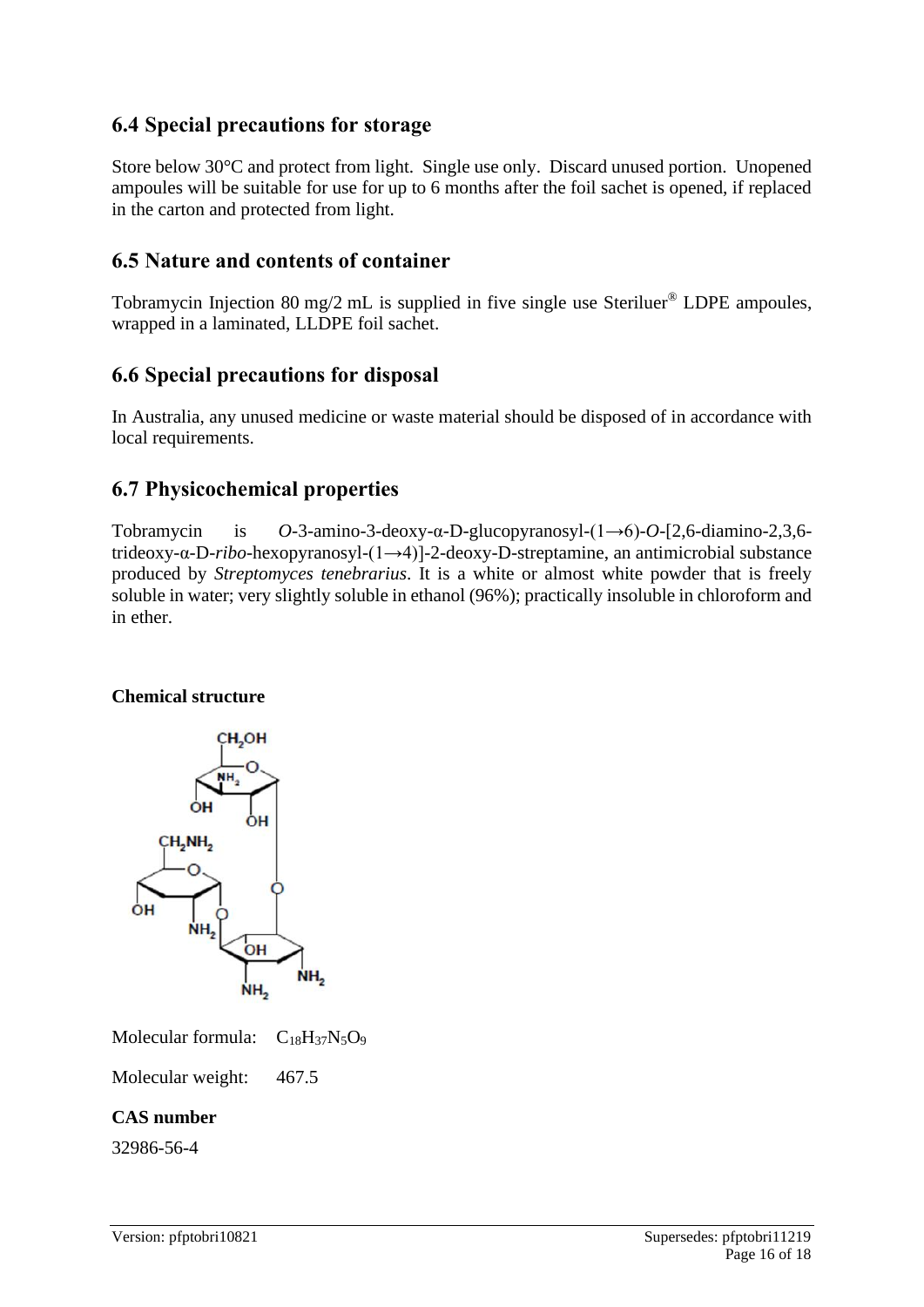## **7. MEDICINE SCHEDULE (POISONS STANDARD)**

S4 – Prescription Only Medicine

## **8. SPONSOR**

Pfizer Australia Pty Ltd Level 17, 151 Clarence Street Sydney NSW 2000 Toll Free Number: 1800 675 229 www.pfizer.com.au

## **9. DATE OF FIRST APPROVAL**

28 April 2004

## **10. DATE OF REVISION**

09 August 2021

® Registered trademark

#### **Summary Table of Changes**

| <b>Section changed</b>                  | <b>Summary of new information</b>                                                                                                                                                     |
|-----------------------------------------|---------------------------------------------------------------------------------------------------------------------------------------------------------------------------------------|
| 1, 4.1, 4.2, 4.4,<br>4.5, 4.6, 4.8, 4.9 | Minor editorial changes. Amend text in-line with PI form. Amend<br>text/spelling/punctuation/format/cross-referencing/relocations for<br>clarity. Update drug names in line with AAN. |
| $\overline{2}$                          | Relocated physicochemical properties to section 6.7. Amended<br>Excipient(s) with known effect.                                                                                       |
| 4.2                                     | Addition of text for serum level determination.                                                                                                                                       |
| 4.3                                     | Addition of contraindication - Intrathecal administration.                                                                                                                            |
| 4.4                                     | Safety-related text added under sub-headings Nephrotoxicity and<br>ototoxicity, and Use in impaired renal, vestibular and/or auditory<br>function.                                    |
|                                         | Include cystic fibrosis with burns patients, under amended sub-heading<br>Use in patients with burns or cystic fibrosis.                                                              |
|                                         | Create sub-headings Superinfection, and Topical and other routes of<br>administration.                                                                                                |
| 4.5                                     | Added warning on concurrent and sequential use of other nephrotic,<br>neurotoxic or ototoxic drugs.                                                                                   |
|                                         | Expand information under sub-heading Other neurotoxic and/or<br>nephrotoxic agents.                                                                                                   |